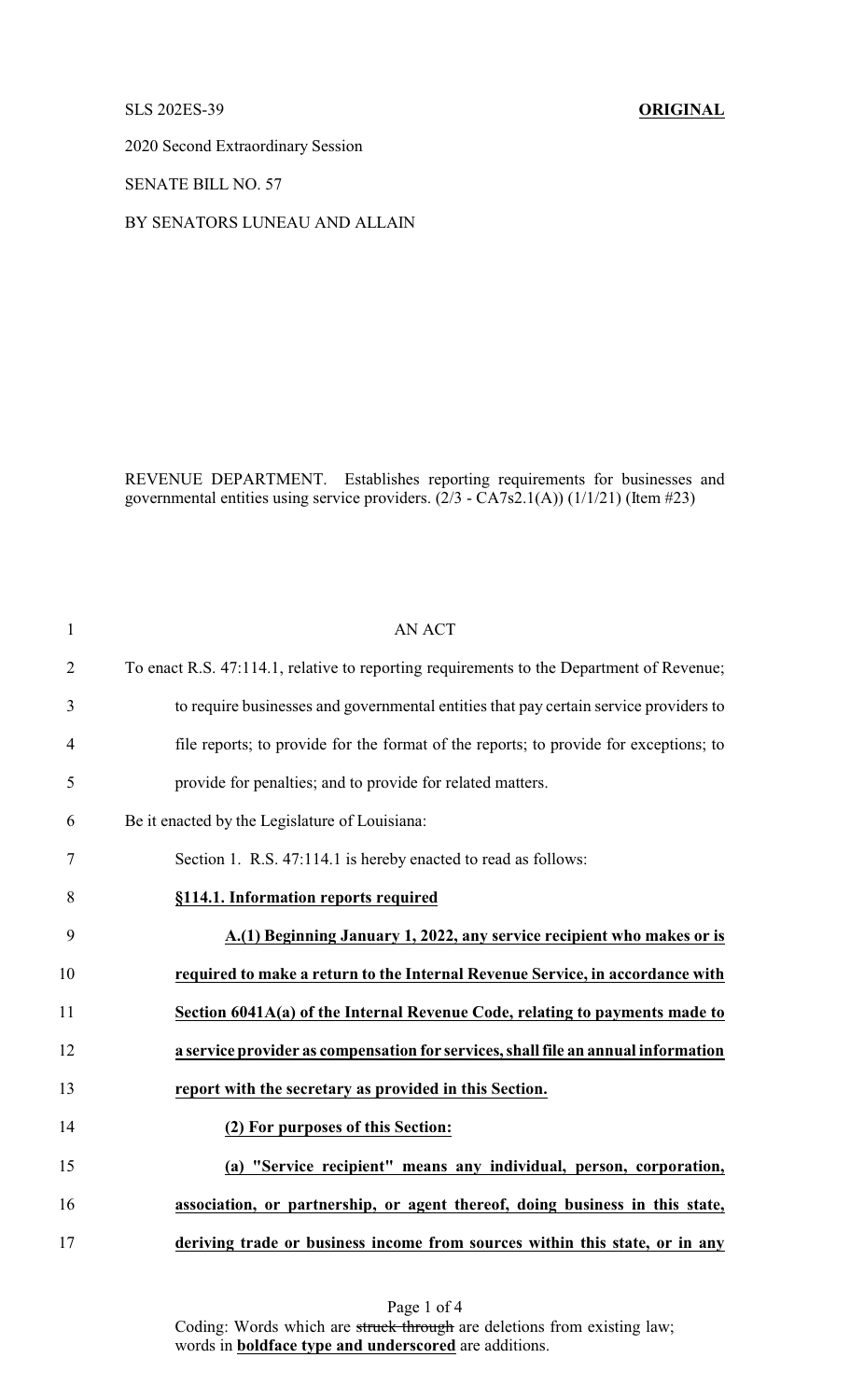| $\mathbf{1}$   | manner is engaged in the course of a trade or business subject to the laws of this  |
|----------------|-------------------------------------------------------------------------------------|
| $\overline{2}$ | state. "Service recipient" also includes any agency or political subdivision of the |
| 3              | state.                                                                              |
| 4              | (b) "Service provider" means a natural person who is not an employee                |
| 5              | of the service recipient who received compensation or executes a contract for       |
| 6              | services performed for that service recipient within the state.                     |
| 7              | (3) Each service recipient shall report the following information to the            |
| 8              | secretary for each service provider to whom the service recipient has made          |
| 9              | payments that in the aggregate equal or exceed six hundred dollars in any year,     |
| 10             | or with whom the service provider has entered into a contract or contracts          |
| 11             | providing for payments that in the aggregate equal or exceed six hundred            |
| 12             | dollars in any year:                                                                |
| 13             | (a) The service recipient's name, business name, and address.                       |
| 14             | (b) The service recipient's federal employer identification number,                 |
| 15             | Department of Revenue account number, or other identifying number as                |
| 16             | required by the secretary.                                                          |
| 17             | (c) The service provider's full name, address, social security number, or           |
| 18             | Department of Revenue account number, and total amount paid to the service          |
| 19             | provider during the year.                                                           |
| 20             | B.(1) Annual reports required pursuant to this Section shall be filed with          |
| 21             | the secretary on or before the first day of March of each year for the preceding    |
| 22             | calendar year in a form prescribed by the secretary.                                |
| 23             | (2) Upon receipt of a request from a service recipient on forms                     |
| 24             | prescribed by the secretary, the secretary may grant a reasonable extension of      |
| 25             | time, not exceeding thirty days, for filing the annual report.                      |
| 26             | (3) The determination of the number of service providers shall be                   |
| 27             | determined annually and the annual reporting requirement shall not apply to         |
| 28             | service recipients with ten or fewer service providers in a single calendar year.   |
| 29             | (4) The annual reporting requirement may be waived by the secretary                 |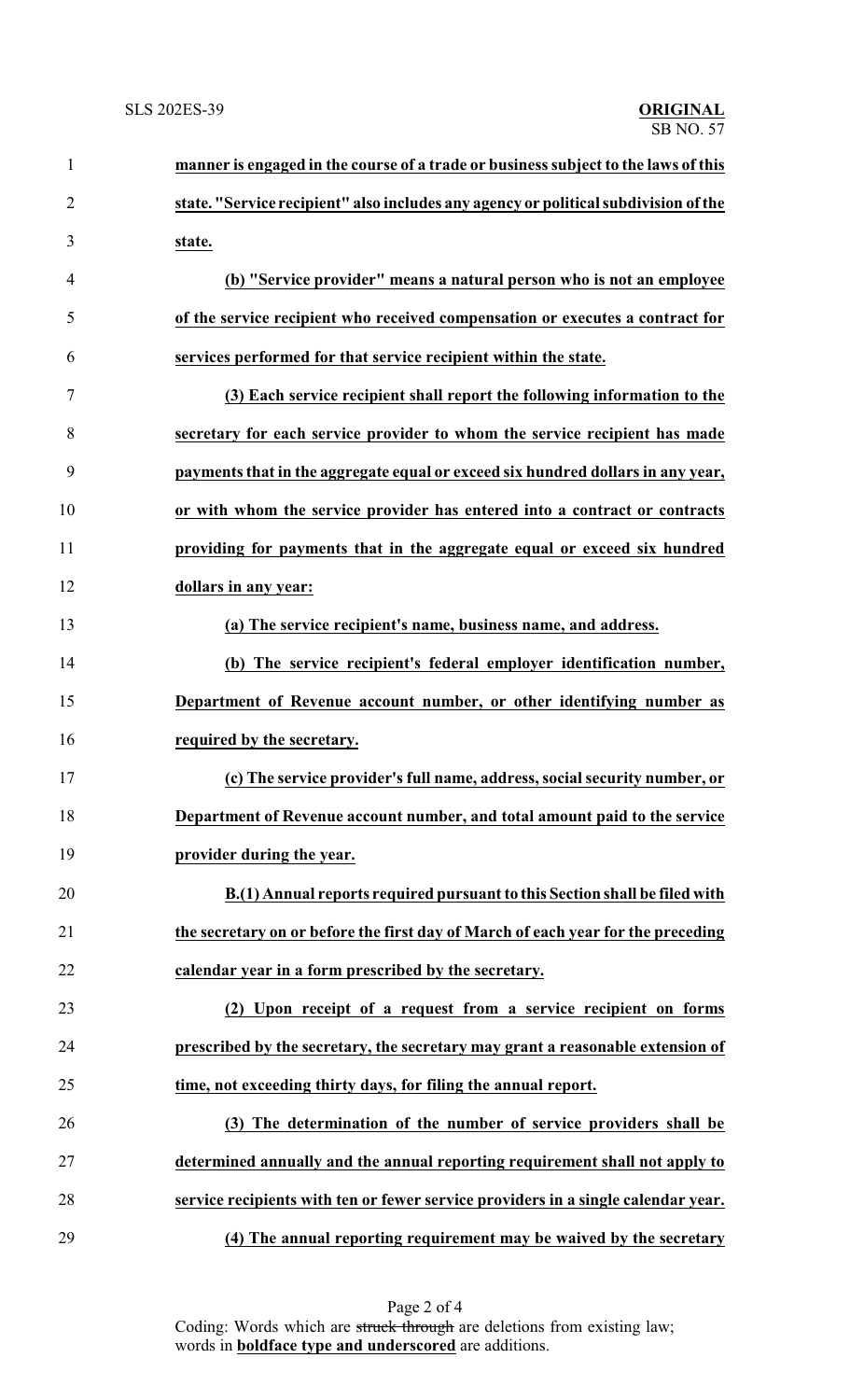| $\mathbf{1}$   | for a service recipient if a hardship is shown by the service recipient in a written |
|----------------|--------------------------------------------------------------------------------------|
| $\overline{2}$ | request for a waiver.                                                                |
| 3              | C.(1) A late filing penalty shall be imposed for the delinquent submission           |
| $\overline{4}$ | of, or failure to, submit the annual report in the form prescribed by the            |
| 5              | secretary.                                                                           |
| 6              | (2) For each failure to fully comply with the annual report filing, unless           |
| 7              | the failure is due to good cause shown, the secretary may assess a penalty of one    |
| 8              | hundred dollars for each service provider for whom the required information          |
| 9              | is not reported or is incomplete. The total penalty imposed pursuant to this         |
| 10             | Subsection shall not exceed seven thousand five hundred dollars per calendar         |
| 11             | year.                                                                                |
| 12             | (3) If the failure to timely submit the annual report is attributable, not           |
| 13             | to the negligence of the taxpayer, but to other causes set forth in written form     |
| 14             | and considered reasonable by the secretary, the secretary may abate all or any       |
| 15             | part of the specific penalty provided for the failure.                               |
| 16             | D. The secretary shall prescribe the forms and format to be used for                 |
| 17             | compliance with the provisions of this Section. The secretary may also prescribe     |
| 18             | the types of media and record layout to be used in the submission of the reports     |
| 19             | and receipts consistent with the Internal Revenue Code requirements. The             |
| 20             | secretary may promulgate rules and regulations to prescribe any alternative          |
| 21             | technological, mathematical, or data-driven methods for filing, signing, and         |
| 22             | submitting any report, statement, or other document required under this              |
| 23             | Section.                                                                             |
| 24             | Section 2. This Act shall become effective on January 1, 2021.                       |
|                |                                                                                      |

The original instrument and the following digest, which constitutes no part of the legislative instrument, were prepared by Leonore Heavey.

DIGEST SB 57 Original 2020 Second Extraordinary Session Luneau

Proposed law requires service recipients to report payments made to service providers if the service recipient is required by federal law to withhold for federal income tax purposes.

Page 3 of 4

Coding: Words which are struck through are deletions from existing law; words in **boldface type and underscored** are additions.